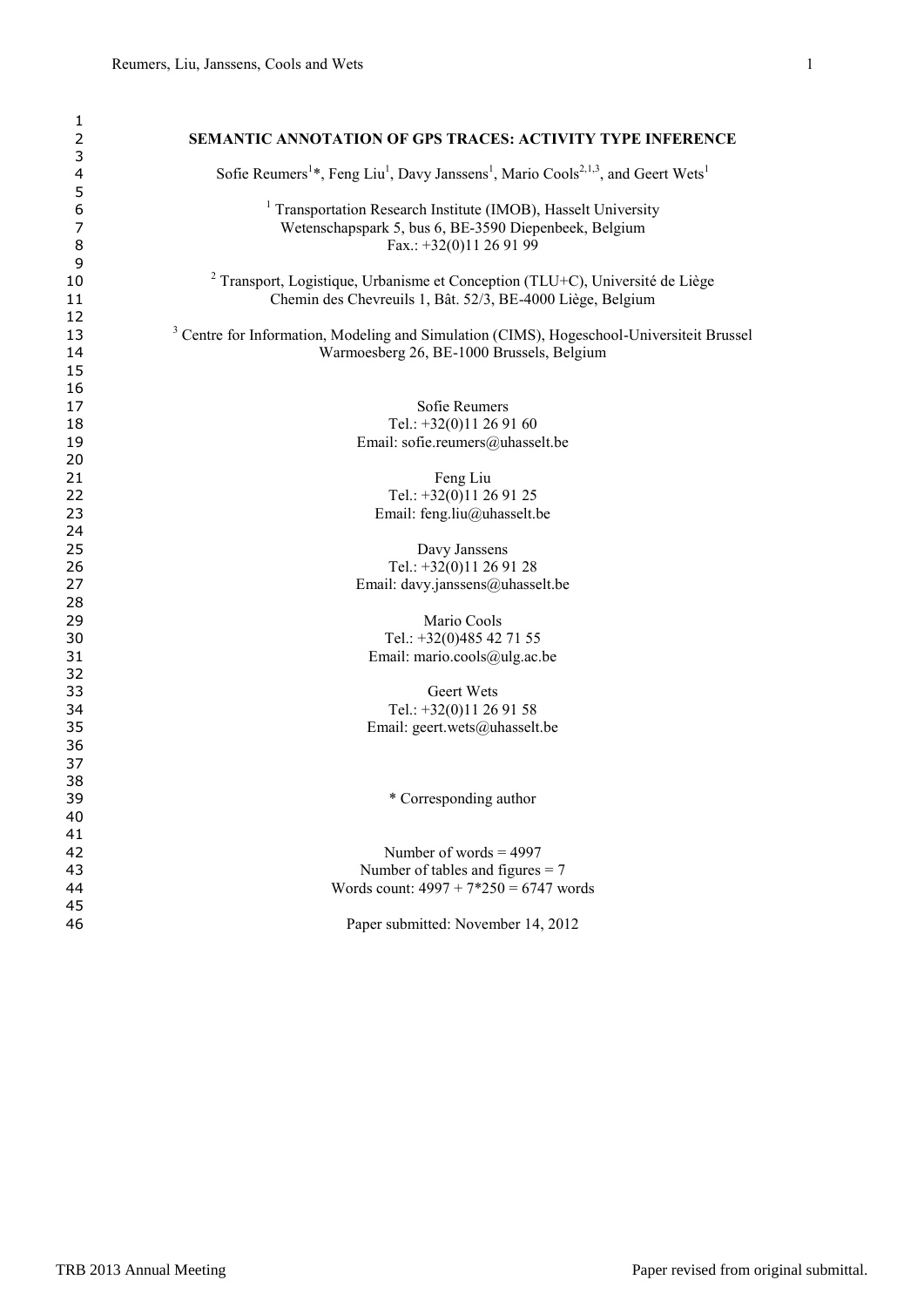## **ABSTRACT**

 Due to the rapid development of technology, larger data sets concerning activity travel behavior become available. These data sets often lack semantic interpretation. This implies that annotation in terms of activity type and transportation mode is necessary. This paper aims to infer activity types from GPS traces by developing a decision tree-based model. The model only considers activity start times and activity durations. Based on the decision tree classification, a probability distribution and a point prediction model were constructed. The 54 probability matrix describes the probability of each activity type for each class (i.e. combination of activity start time and activity duration). In each class, the point prediction model selects the activity type that time and activity duration). In each class, the point prediction model selects the activity type that has the highest probability. Two types of data were collected in 2006 and 2007 in Flanders, Belgium, i.e. activity travel data and GPS data. The optimal classification tree constructed comprises 18 leaves. Consequently, 18 if-then rules were derived. An accuracy of 74% was achieved when training the tree. The accuracy of the model for the validation set, i.e. 72.5%, shows that overfitting is minimal. When applying the model to the test set, the accuracy was almost 76%. The models indicate the importance of time information in the semantic enrichment process. This study contributes to future data collection in that it enables researchers to directly infer activity types from activity start time and duration information obtained from GPS data. Because no location information is needed, this research can be easily and readily implemented to millions of individual agents.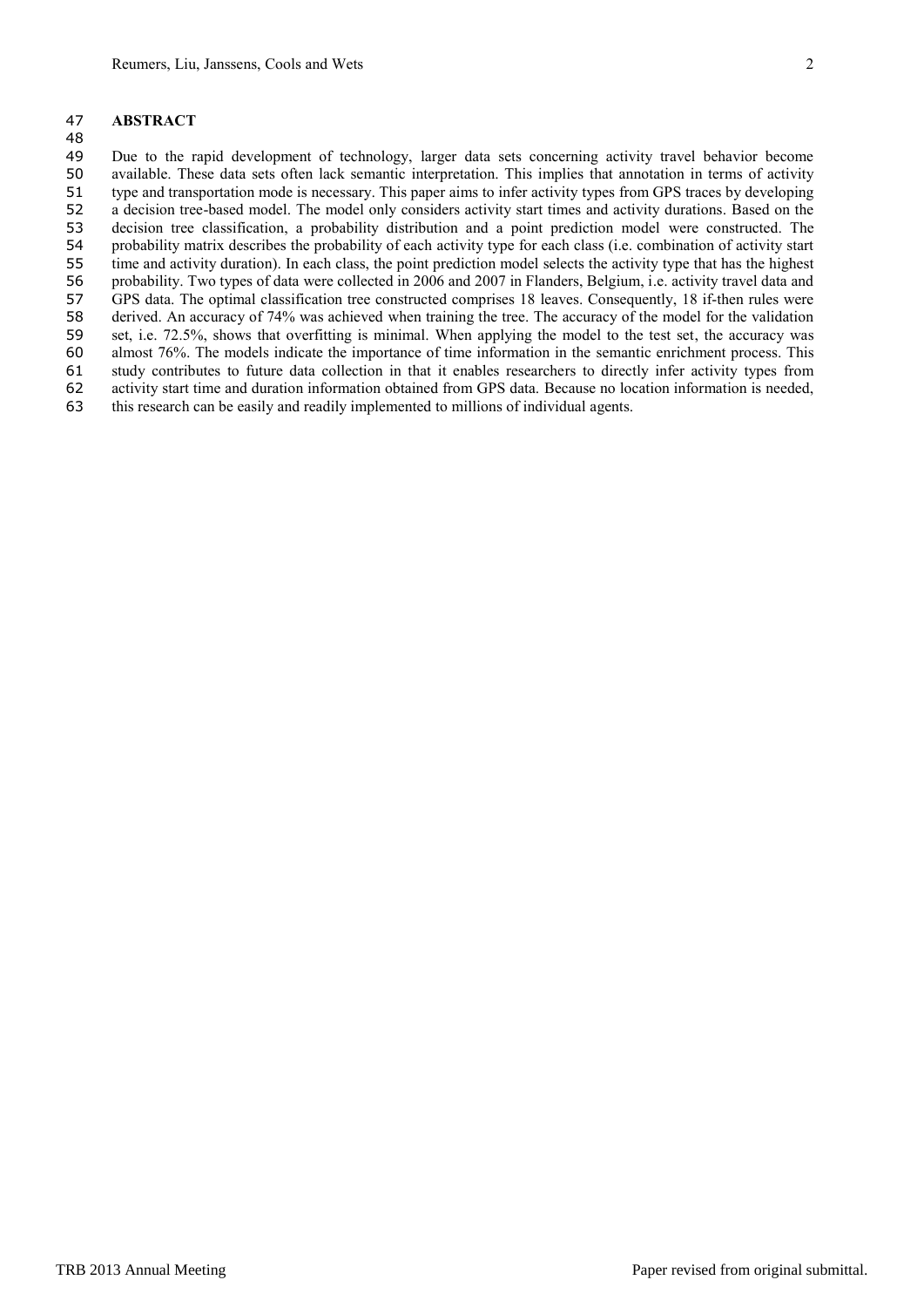#### **1 INTRODUCTION**

 The current research challenges in travel behavior analysis and travel demand modeling, such as obtaining more detailed information and a better behavioral reflection of peoples' choices, often reflect data problems (*1*). Although widely used as data collection methodologies in travel behavior research, travel surveys and activity diaries impose a significant respondent burden. Such surveys are very expensive and some survey methods, e.g. the paper-and-pencil diary, impose a time lag between the data collection process and the data entry. Moreover, 71 the spatial and temporal components of the data collected are subject to biases. Also, traditional travel behavior<br>72 surveys often incur low response rates. These shortcomings have been well reported in the literature, surveys often incur low response rates. These shortcomings have been well reported in the literature, e.g. (*1-6*).

 GPS data collection tools are a possible solution to these problems. A full-fledged activity based model system fully reflects spatial and temporal constraints and opportunities, models interactions among agents, captures time use and allocation behavior, and considers (both in-home and out-of-home) activity participation along the continuous time dimension (*7*). GPS-based data collection tools, especially when combined with activity-travel survey efforts, largely contributed to this by offering rich and detailed data about aspects of behavior (*7*). GPS data provides accurate spatial as well as temporal data on travel patterns, i.e. the exact coordinates and timestamps. The temporal component of diary data, on the other hand, is subject to rounding issues, while there is often no or only limited spatial information collected in a diary survey. Therefore, GPS- based data collection experiments are, nowadays, often combined with activity-travel diary surveys to supplement the information obtained from diary surveys as to obtain richer and more detailed data about travel behavior and the underlying decision processes (*8*).

 However, obtaining significant mobility knowledge from raw data of individual trajectories requires detailed processing analysis. Large amounts of data are required to develop the most advanced activity-based models that are sensitive to a multitude of travel demand management strategies. Due to the rapid development of technology, an extensive growth in travel and activity behavior data exists to date while continuously expanding. These technologies offer a solution to the challenges associated with conventional travel surveys. The results are massive amounts of big data sets. However, despite the elimination of the above mentioned data challenges, large data sets lack semantic interpretation, and should thus be augmented to increase its usefulness in supporting the decisions of mobility management. As such, only detailed spatial and temporal resolutions are 92 covered by GPS, which means that an annotation of the activity being pursued or the transportation mode being used is still necessary, explaining why current GPS-based data collection experiments are combined with traditional paper surveys.

 In this paper, a semantic annotation of GPS traces will be discussed. This annotation is mainly based on heuristics (i.e. if-then rules) that are derived from the activity time information of an activity-travel diary survey (*9*), and are applied to the GPS traces of an associated GPS survey to infer activity type information. The information from the diary survey is used for model calibration and estimation. The data from the associated GPS survey is used to test the model and to assure the method is applicable when only GPS data is available. The resulting heuristics could mean an important improvement for the travel and activity behavior data collection process and the problems associated with it, since data collection by means of GPS-devices or mobile phone no longer need to be associated with a supplementary diary survey to annotate the activities. When fully annotated, travel diaries can be reconstructed (i.e. estimation of the complete activity-travel schedule of respondents) from GPS traces and can be fed into activity-based models. Therefore, the main purpose of this research is the development of an expert system that links GPS trajectories to the corresponding activity type, by merging the raw and behaviorally poor big data with the smaller but behaviorally richer travel survey data using machine learning algorithms. Two models, i.e. a predicted probability distribution and a point prediction model, were derived from a decision tree classification. The inference of activity information, solely from GPS data, reduces the large data collection efforts associated with conventional diary surveys and even eliminates the use of paper diary surveys for certain research purposes. The heuristics resulting from this research can be applied to 111 large data sets, in which only activity time information is available.

 In literature, many studies (e.g. (*10*-*15*)) can be found in which the relationship between the activity, its start time and its duration is analyzed. In most of these studies, additional information (e.g. land use data) was used as well. In the procedure used by Stopher et al. (*16*), land use data is even the most important data source for deducing the trip purpose (and transportation mode) from GPS traces. McGowen (*17*) also investigated the use of GPS devices in replacing diary surveys. The models predicted in which of 26 different activity types the individual participated. The best model, predicting out-of-home activities, was 63% accurate, while increasing up to 79% when combined with home activities. Even though McGowen uses several methods for model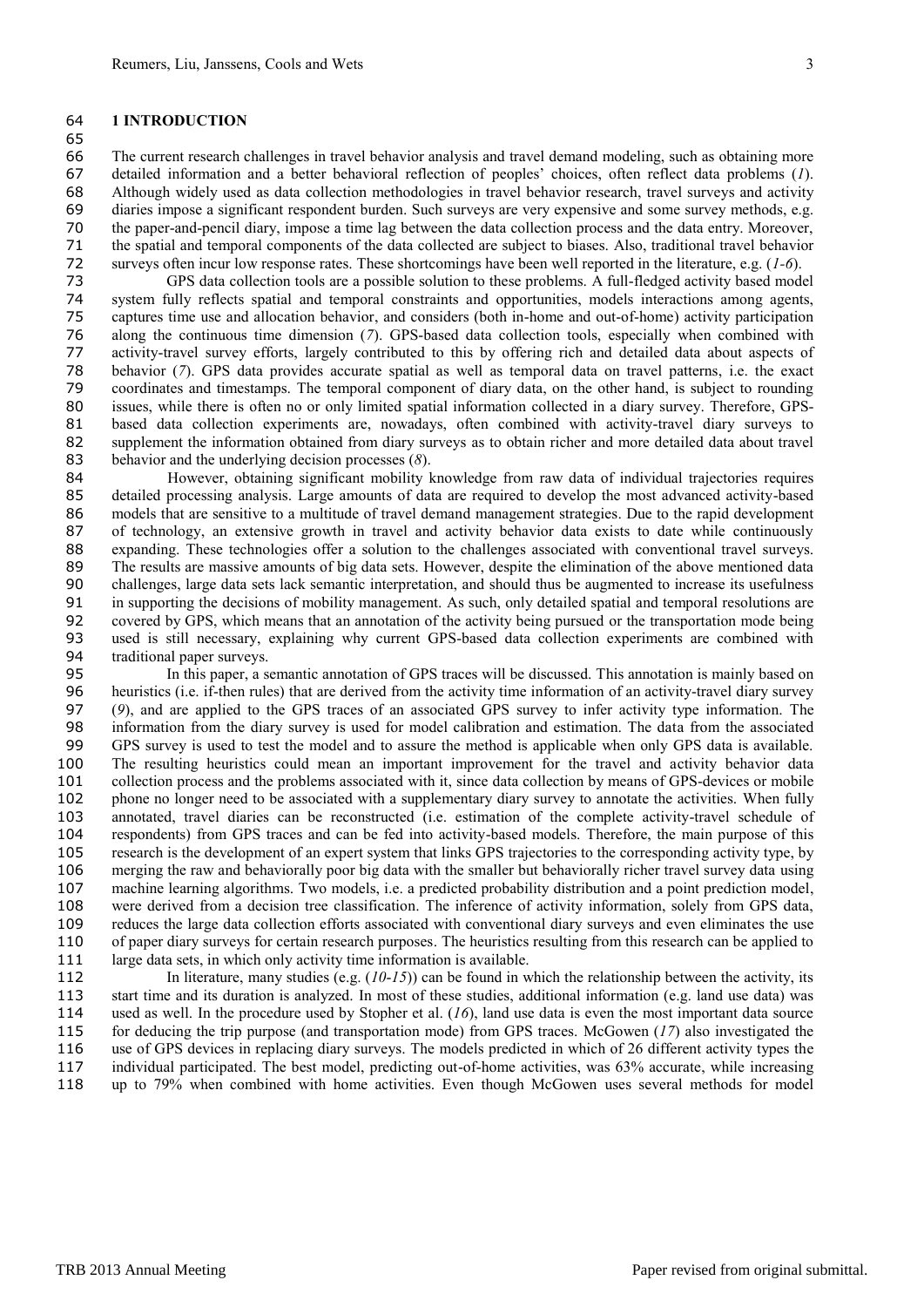development, he explains that only classification trees are able to show the structure of the model and, in this way, offer an additional validation method (i.e. by determining if the splits of the tree seem logical). However, in his doctoral dissertation, McGowen does not provide simple heuristics (i.e. if-then rules) that can be extracted

- from the classification tree constructed. Despite the more than modest contribution on the semantic annotation of
- GPS traces in the literature, more specifically regarding the activity purpose, to the authors' knowledge none of
- these studies explicitly offer heuristics that can be applied in future research efforts. This research attempts to meet that shortfall by listing the resulting if-then rules.

 Furthermore, many studies also address the inference of transportation modes from raw GPS data (e.g. (*16*), (*18*), (*19*), (*20*)). Even in this respect, explicit inference heuristics are rarely presented in the literature, for example in (*19*). The approach presented is oriented towards an inference from raw GPS data without additional information. Even here, the authors point out that detailed land use data will be necessary when extending their approach to determine activity purposes.

 In the field of data mining and informatics, a number of prominent machine learning algorithms exist and are being used in modern computing applications. A common application for these algorithms often involves decision-based classification and adaptive learning over a training set. As explained by Drazin and 134 Montag (21), a decision tree is a decision-modeling tool that graphically displays the classification process of a given input for given output class labels.

 The remainder of the paper is structured as follows. Section 2 describes the data, with respect to data collection, data processing, some descriptive statistics of the data and potential errors in the data used for analysis. In section 3, the research methodology is clarified. Finally, in the last section, the most important results are discussed. This section also elaborates on some potential future research ideas. 

### 

### **2 DATA**

## **2.1 Data Collection and Data Description**

 The data used for this study stems from a mixed-mode survey design, in which two types of data collection methods were used, namely a paper-and-pencil activity-travel diary survey and a corresponding survey in which GPS-enabled PDA's (Personal Digital Assistants) were used. The data were collected in 2006 and 2007 in Flanders, Belgium, in the context of a large scale survey that was conducted on 2500 households in the study area. A more thorough elaboration on this survey can be found in (*9*).

 In the paper-and pencil diary survey, the respondents recorded trip (and activity type) information during the course of one week, such as the transportation mode, the travel party, information on the activity, and so on. The trip time information, i.e. the trip start time and the trip end time, is also recorded. However, since the diary is often filled out at the end of a survey day, this is merely an approximation for which the proximity is determined by the recall skills of the respondent. Half of the households were given a GPS-enabled PDA, called PARROTS (**P**DA system for **A**ctivity **R**egistration and **R**ecording **o**f **T**ravel **S**cheduling). Typically GPS- devices collect data into GPS logs, in which the longitude, latitude, a timestamp, and the velocity of a trip are recorded on a second-to-second basis. Similarly, the device used in this research was able to capture this route information, during the course of one week, but respondents were also asked for further information, like the purpose of the trip, the transportation mode used and the travel party (*22*).

### **TABLE 1 Trip Diary Data**

| <b>ID Respondent</b> | Date       | <b>Trip Start</b><br>Time | <b>Trip End</b><br>Time | Main<br><b>Transportation</b><br>Mode | <b>Distance</b><br>travelled | Trip<br><b>Purpose</b> |
|----------------------|------------|---------------------------|-------------------------|---------------------------------------|------------------------------|------------------------|
| HH4123GL10089        | 08/05/2006 | 08.30.00                  | 09:00:00                | $Car - driver$                        | 20                           | Work                   |
| HH4123GL10089        | 08/05/2006 | 17.00(0)                  | 17:30:00                | $Car - driver$                        | 20                           | Home                   |
| HH4123GL10089        | 09/05/2006 | $07.45 \cdot 00$          | 08:00:00                | $Car - driver$                        | 12                           | Work                   |
| HH4123GL10089        | 09/05/2006 | $17.00 \cdot 00$          | 17:15:00                | $Car - driver$                        | 12                           | Shopping               |
| HH4123GL10089        | 09/05/2006 | $17.20 \cdot 00$          | 17:30:00                | $Car - driver$                        | 3                            | Home                   |

Table 1 shows a small selection of the trips from the trip diary survey. Only the variables that are relevant for

 current study are shown here, i.e. the date, the trip start and end time (in Central European Time), the main transportation mode, the distance travelled (in kilometers) and the trip purpose. The GPS data is recorded as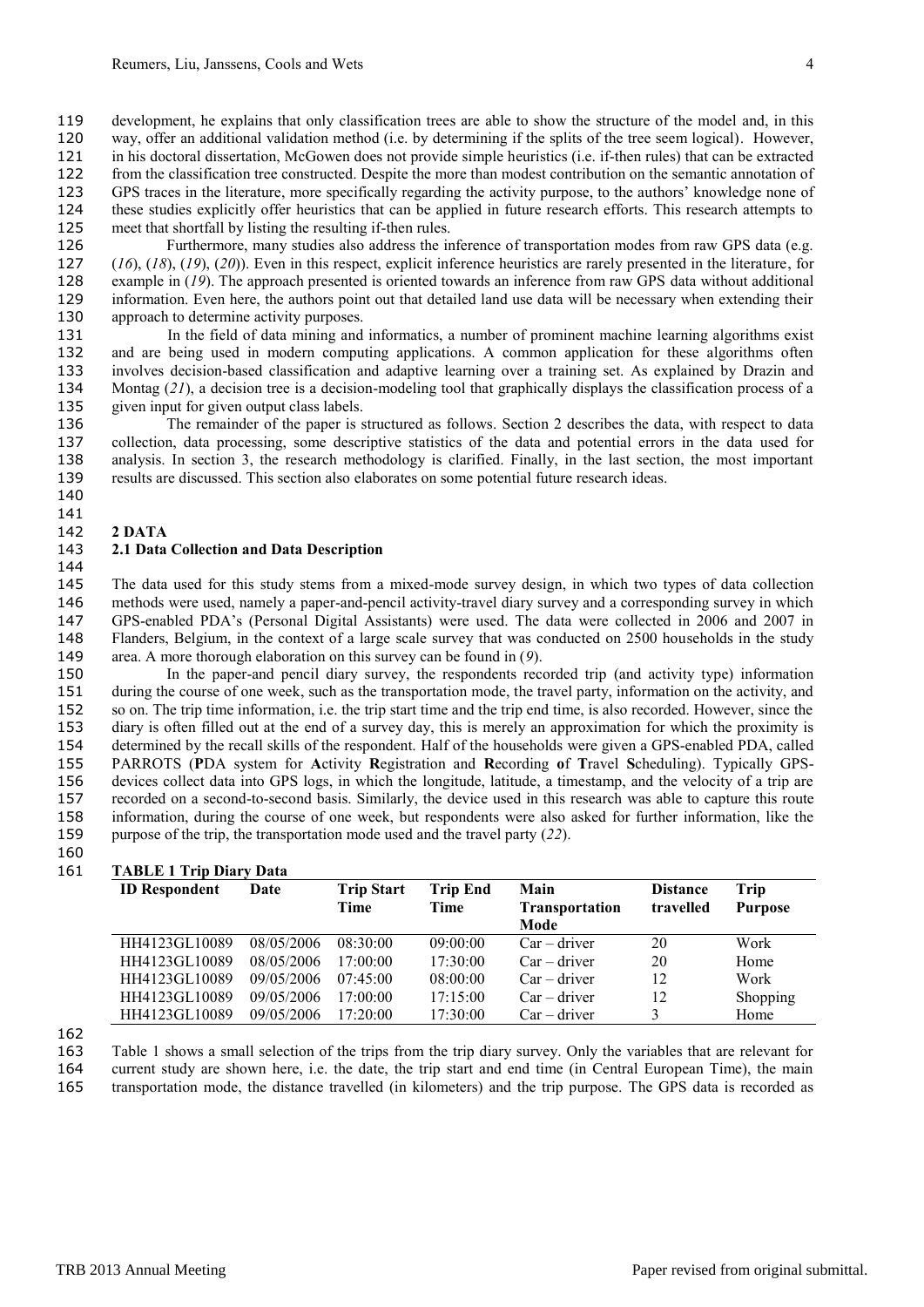GPRMC-strings that contain a time stamp (in Greenwich Mean Time), the latitude and longitude, the speed (in knots), the current direction (measured as an azimuth) and the date. These sentences had already undergone a trip end identification procedure as to determine the trips from the raw GPS data. Table 2 shows the information that was obtained from the GPS logs. Here, the trip start and end times are expressed in Central European Time, as to reflect the diary data. Furthermore, the trip start and end times were used to calculate trip durations, both 171 for the diary and the GPS data.

172

# 173 **TABLE 2 GPS Trip Data**

| <b>ID</b> respondent | Date       | <b>Trip Start</b><br>Time | <b>Trip End Time</b> | Latitude and<br><b>Longitude Start</b> | <b>Latitude and</b><br>Longitude |  |
|----------------------|------------|---------------------------|----------------------|----------------------------------------|----------------------------------|--|
|                      |            |                           |                      | Location                               | <b>End Location</b>              |  |
| HH4123GL10089        | 08/05/2006 | 08:44:23                  | 08:54:18             | 50.787217 N                            | 50.739833 N                      |  |
|                      |            |                           |                      | 5.501612 E                             | 5.547843 E                       |  |
| HH4123GL10089        | 08/05/2006 | 17:18:23                  | 17:36:16             | 50.774338 N                            | 50.791950 N                      |  |
|                      |            |                           |                      | 5.525688 E                             | 5.623698 E                       |  |
| HH4123GL10089        | 09/05/2006 | 07:49:54                  | 08:02:04             | 50.791530 N                            | 50.739787 N                      |  |
|                      |            |                           |                      | 5.602290 E                             | 5.547468 E                       |  |
| HH4123GL10089        | 09/05/2006 | 17:03:27                  | 17:19:01             | 50.740218 N                            | 50.812638 N                      |  |
|                      |            |                           |                      | 5.547355 E                             | 5.596675 E                       |  |
| HH4123GL10089        | 09/05/2006 | 17:24:32                  | 17:28:35             | 50.812488 N                            | 50.791993 N                      |  |
|                      |            |                           |                      | 5.596607 E                             | 5.623525 E                       |  |

174 175

177

### 176 **2.2 Data Processing**

 The comparison of the two data sources (i.e. the diaries and the GPS logs) shows a certain mismatch in time registration. This mismatch is most likely due to incomplete schedules, the trip end identification process applied during the data processing and cleaning step, but also GPS burn in (i.e. lack of GPS recording due to insufficient satellite signals), battery instability, incorrect diary reporting and incorrect use of GPS devices. For most trips, only a small deviation in time registration was detected, reflecting rounding errors and burn in problems. These deviations could also be depicted when comparing the temporal information in table 1 and the temporal information in table 2. About 5 % of the data, however, show deviations in trip starting times and trip durations that exceed one hour. In case of such discrepancies, the data of that respondents' day were removed from analysis. It is assumed that these large deviations mainly result from an inaccuracy during the process of trip end identification or during the data cleaning.

 During the data processing step, both the trip data derived from the activity diaries and the GPS trip data for which matching diary data was available, were converted into activity data sets. The activity before the first and after the last trip of each respondent on each survey day was assumed to be a home activity. Furthermore, the activity start and end times were used to calculate activity durations, both in the diary and in the GPS data.

 Three variables were considered in the analysis: the activity duration (AD), the activity start time (AST) and the activity type. The activity duration and activity start time are used as explanatory variables to predict the activity type. Both explanatory variables are recorded in Central European Time (CET) and are expressed in minutes, starting from midnight for the activity start time variable (e.g. 660 minutes at 11:00 AM, 900 minutes at 03:00 PM….). CET is 1 hour ahead of Coordinated Universal Time (UTC) (i.e. UTC+01:00). Consequently, the activity start times are specified in CET. The variable activity type has six possible values: home, work, bring/get, leisure (e.g. sports), shopping and social (e.g. visits).

 The resulting, randomly sampled, training data set consists of 8550 observations (75%), while 2898 observations (25%) constitute the validation data set. Both the training and the validation data set concern data that stems from the diary survey. The training set was used to train the model, the validation set to tune the model, e.g. for pruning the decision tree. As indicated by Wets et al. (*23*), using a random sample of 75 percent 204 of the cases for training and a 25 percent subset for validation is frequently used and judged to be sufficiently reliable. Finally, an independent test set was used to obtain the performance of the model on real-world data. This test set concerns the GPS traces for which corresponding diary data is also available, representing 290 activities.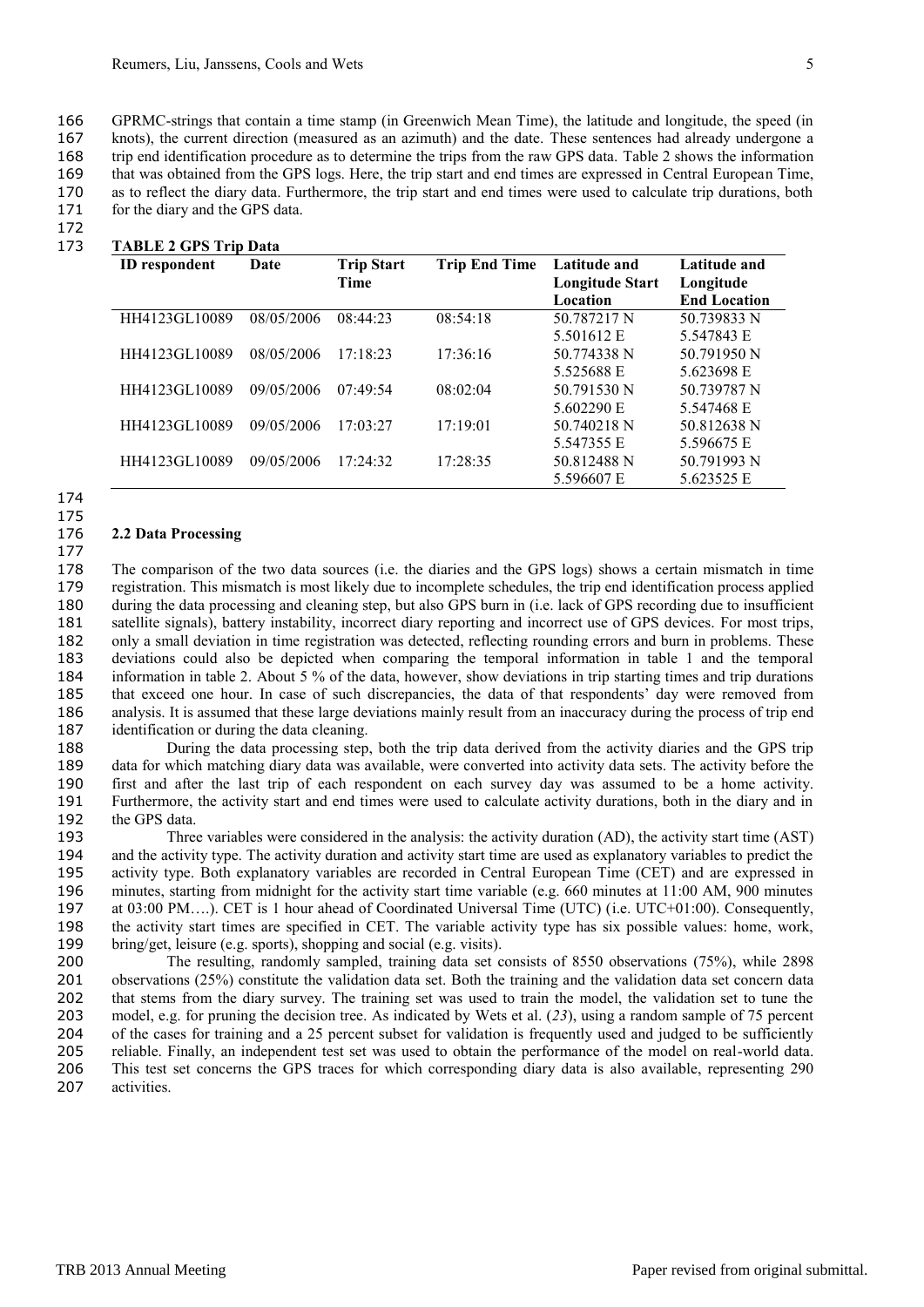#### 208 **3 METHODOLOGY AND RESULTS**

 Using the activity data sets, a classification of the activity start times and activity durations was obtained from a decision tree induction. The J48 decision tree-inducing algorithm of the Waikato Environment for Knowledge Analysis (Weka) interface, which is the Weka implementation of C4.5 published by Ross Quinlan in 1993, was applied. Weka is an open-source Java application which consists of a collection of machine learning algorithms for data mining tasks (*24*). C4.5 was chosen because it is one of the most commonly used algorithms in the machine learning and data mining communities (*25*). For many domains, the trees produced by C4.5 are both small and accurate, resulting in fast reliable classifiers, and making decision trees a valuable and popular tool for classification (*25*). In decision trees, each internal node contains a test that decides what branch to follow from that node. C4.5 and its predecessor, ID3, both use formulas based on information theory to evaluate whether a test extracts the maximum amount of information from a set of cases, given the constraint that only one attribute 220 will be tested. The method that is used here for pruning the decision tree estimates the error rate of every subtree and replaces the subtree with a leaf node if the estimated error of the leaf is lower (*26*).

 Several decision trees were built on the training set, and evaluated using the validation data set and the test set. The classification was optimized by pruning the tree, i.e. by considering minimum class frequencies and by creating balance between the number of leaf nodes and the degree of impurity. The classification error was used to measure this degree of impurity. By lowering the confidence in the training data not only the tree size was reduced, but statistically irrelevant nodes that would otherwise lead to classification errors were also filtered out. For this, several values for the confidence factor were tested when generating the decision tree to find the most appropriate value for the training set.

229

209

### 230 **TABLE 3 If-then Rules from Optimal Decision Tree**

| If                                                                                            | Then activity type = |
|-----------------------------------------------------------------------------------------------|----------------------|
| $AD \le 10$ min and $AST \le 11:15$ PM                                                        | Bring/get activity   |
| $AD \le 10$ min and $AST > 11:15$ PM                                                          | Home activity        |
| $10\text{min} < AD \le 35\text{min}$ and $AST \le 7.45$ AM                                    | Home activity        |
| $10\text{min} < AD \le 35\text{min}$ and $7:45 \text{ AM} < AST \le 6:45 \text{ PM}$          | Shopping activity    |
| $10\text{min} < AD \le 35\text{min}$ and 6:45 PM $<$ AST $\le 7:15$ PM                        | Social activity      |
| $10\text{min} < AD < = 35\text{min}$ and $7:15 \text{ PM} < AST < = 8:55 \text{ PM}$          | Home activity        |
| $10\text{min} < AD <$ = 35min and 8:55 PM < AST < = 11:20 PM                                  | Leisure activity     |
| $10\text{min} < AD \le 35\text{min}$ and $AST > 11:20\text{PM}$                               | Home activity        |
| $35\text{min} < AD \le 50\text{min}$ and $AST \le 5:45\text{ PM}$                             | Shopping activity    |
| $35\text{min} < AD < = 3\text{h}30\text{min}$ and $5:45 \text{ PM} < AST < = 8:30 \text{ PM}$ | Social activity      |
| $35\text{min} < AD < = 2\text{h}5\text{min}$ and $8:30\text{ PM} < AST < = 9:50\text{ PM}$    | Leisure activity     |
| $35\text{min} < AD \le 3h30\text{min}$ and $AST > 9:50\text{PM}$                              | Home activity        |
| $50\text{min}$ < AD < = 3h30min and AST < = 5:45 PM                                           | Home activity        |
| $2h5min < AD < = 3h30min$ and $8:30 PM < AST < = 9:50 PM$                                     | Home activity        |
| $3h30$ min < AD < 14h25min and 2:30 AM < AST < = 9:30 AM                                      | Work activity        |
| $AD > 3h30$ min and $AST \le 2:30$ AM                                                         | Home activity        |
| $AD > 3h30$ min and $AST > 9:30$ AM                                                           | Home activity        |
| $AD > 14h25$ min and 2:30 AM < AST < = 9:30 AM                                                | Home activity        |

231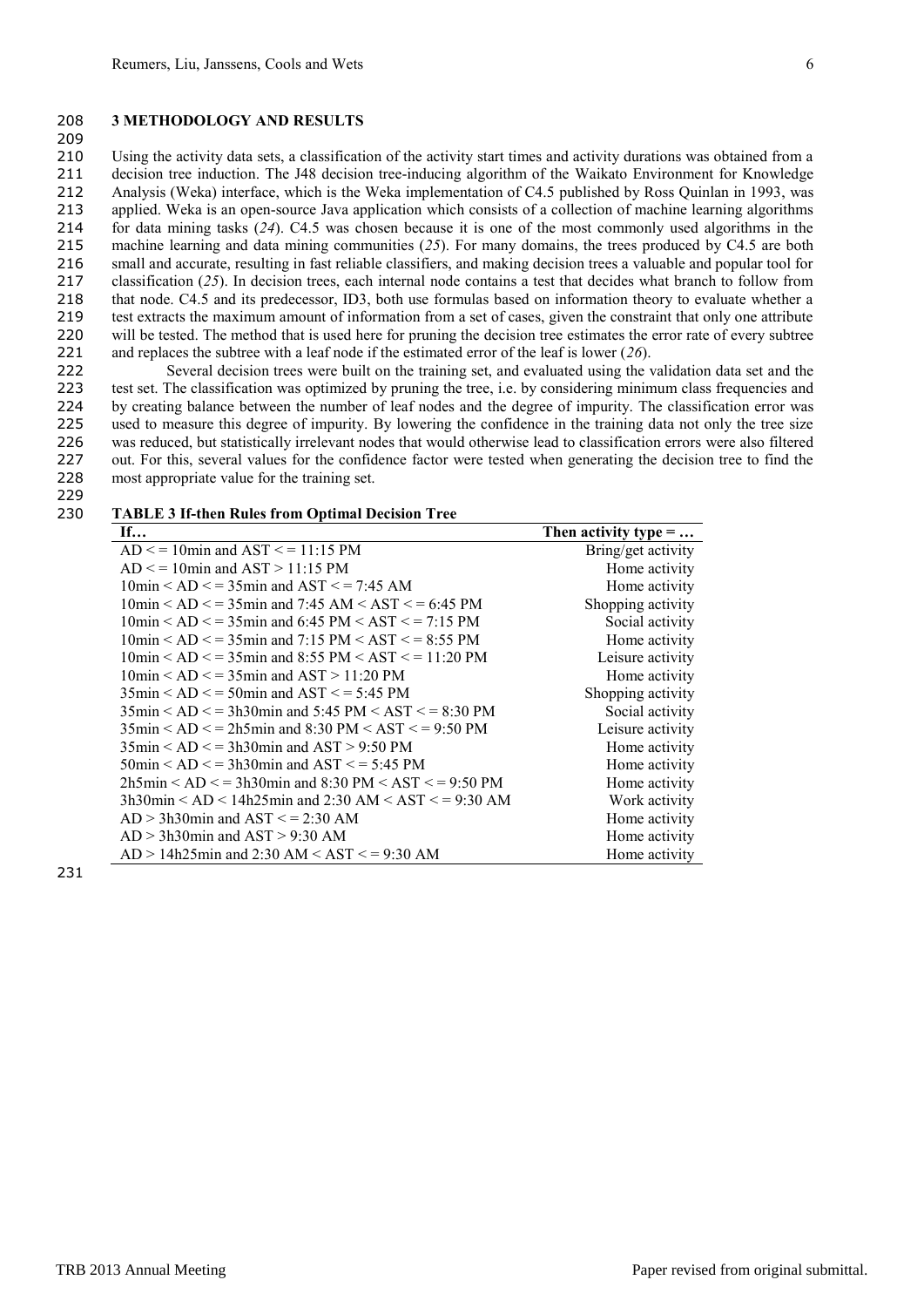

232<br>233 233 **FIGURE 1 Optimal decision tree (DT) for activity type inference.**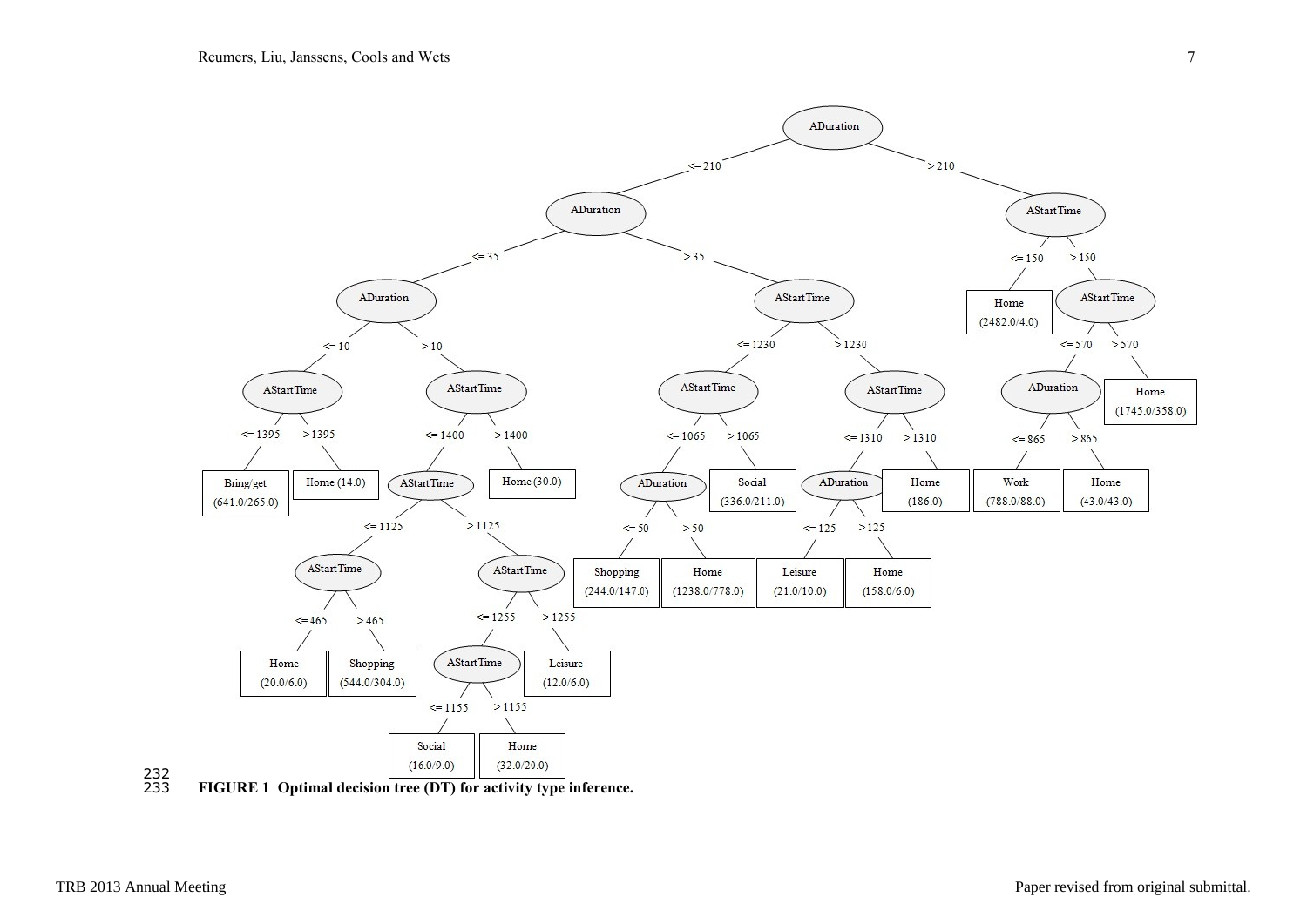The most optimal classification tree constructed (when considering both in-home and out-of-home activities) comprises 18 leaves, as shown in figure 1. Here, a minimum of 10 activities per leaf and a confidence factor of 236 0.001 were used as pruning conditions. Consequently, 18 if-then rules were derived (see table 3). An accuracy of 74% was achieved when training the tree. The accuracy of the model for the validation set, i.e. 72.5%, shows that overfitting is minimal. When applying the model to the (unseen) GPS data, i.e. the test set, the performance 239 was almost 76% accurate. The decision tree classified the activity durations into 7 classes, while the activity start times were categorized into 12 classes. Applying both categorizations to the data set gives a maximum of 84 possible categories. However, in several categories no observations are available, and thus for these categories no predictions will be modeled.

 Some conclusions can be drawn from the if-then rules (table 3) that apply to the most optimal decision tree (figure 1). These results also emerge later on in this paper, in table 5 and table 6. It appears that bring/get activities typically have a short duration and that these activities are performed throughout the entire day. On the other hand, the duration of work activities is much longer. The if-then rules indicate that these activities start mostly in the morning. As expected, the rules that apply to shopping activities are consistent with the opening hours of shopping facilities. Accordingly, activities performed in the (late) evening that last longer than 10 minutes are social and leisure activities.

 Table 4 shows the true positive rate, false positive rate, precision, and F-measure for each activity type, and for all three data sets. The true positive rate for a specific activity type, e.g. activity x, gives the proportion of examples which were classified as activity x among all examples which truly are activity x. The false positive rate of activity x gives the proportion of examples which were classified as activity x but belong to a different class, among all examples which are not of class x. Furthermore, the precision of class x is the proportion of examples which truly are activity x among all those which were classified as activity x. And finally, the F-measure is a combined measure for the precision and true positive rate.

257

| <b>Activity</b> | Data set        | <b>True Positive</b> | <b>False Positive</b> | Precision | <b>F-Measure</b> |
|-----------------|-----------------|----------------------|-----------------------|-----------|------------------|
|                 |                 | Rate                 | Rate                  |           |                  |
| Bring/get       | Training data   | 0.641                | 0.033                 | 0.587     | 0.612            |
|                 | Validation data | 0.658                | 0.033                 | 0.573     | 0.613            |
|                 | Test data       | 0.765                | 0.066                 | 0.419     | 0.542            |
| Home            | Training data   | 0.934                | 0.341                 | 0.802     | 0.863            |
|                 | Validation data | 0.917                | 0.364                 | 0.791     | 0.849            |
|                 | Test data       | 0.965                | 0.275                 | 0.832     | 0.894            |
| Leisure         | Training data   | 0.039                | 0.002                 | 0.515     | 0.072            |
|                 | Validation data | 0.007                | 0.003                 | 0.125     | 0.013            |
|                 | Test data       | 0.071                | $\theta$              | 1         | 0.133            |
| Shopping        | Training data   | 0.46                 | 0.058                 | 0.428     | 0.443            |
|                 | Validation data | 0.423                | 0.06                  | 0.389     | 0.406            |
|                 | Test data       | 0.269                | 0.042                 | 0.389     | 0.318            |
| Social          | Training data   | 0.242                | 0.027                 | 0.375     | 0.294            |
|                 | Validation data | 0.225                | 0.03                  | 0.347     | 0.273            |
|                 | Test data       | 0.2                  | 0.03                  | 0.333     | 0.25             |
| Work            | Training data   | 0.616                | 0.012                 | 0.888     | 0.727            |
|                 | Validation data | 0.599                | 0.016                 | 0.855     | 0.704            |
|                 | Test data       | 0.721                | $\boldsymbol{0}$      | 1         | 0.838            |
| Weighted        | Training data   | 0.741                | 0.215                 | 0.725     | 0.715            |
| average         | Validation data | 0.724                | 0.23                  | 0.69      | 0.697            |
|                 | Test data       | 0.759                | 0.171                 | 0.767     | 0.732            |

### 258 **TABLE 4 Accuracy by Class**

259

 Table 4 shows that the true positive rate is highest for home activities, in all three data sets, and lowest for leisure activities. When considering the false positive rates, the same conclusions can be drawn. About 80% of the activities that were classified as home activities by the model are truly a home activity. A precision of 1, as is the case for leisure and working activities when applying the model to the test data, indicates that all examples that were classified as leisure and work activities in the test data set were truly leisure and work activities, respectively. However, the low true positive rate of leisure activities indicates that among all the examples that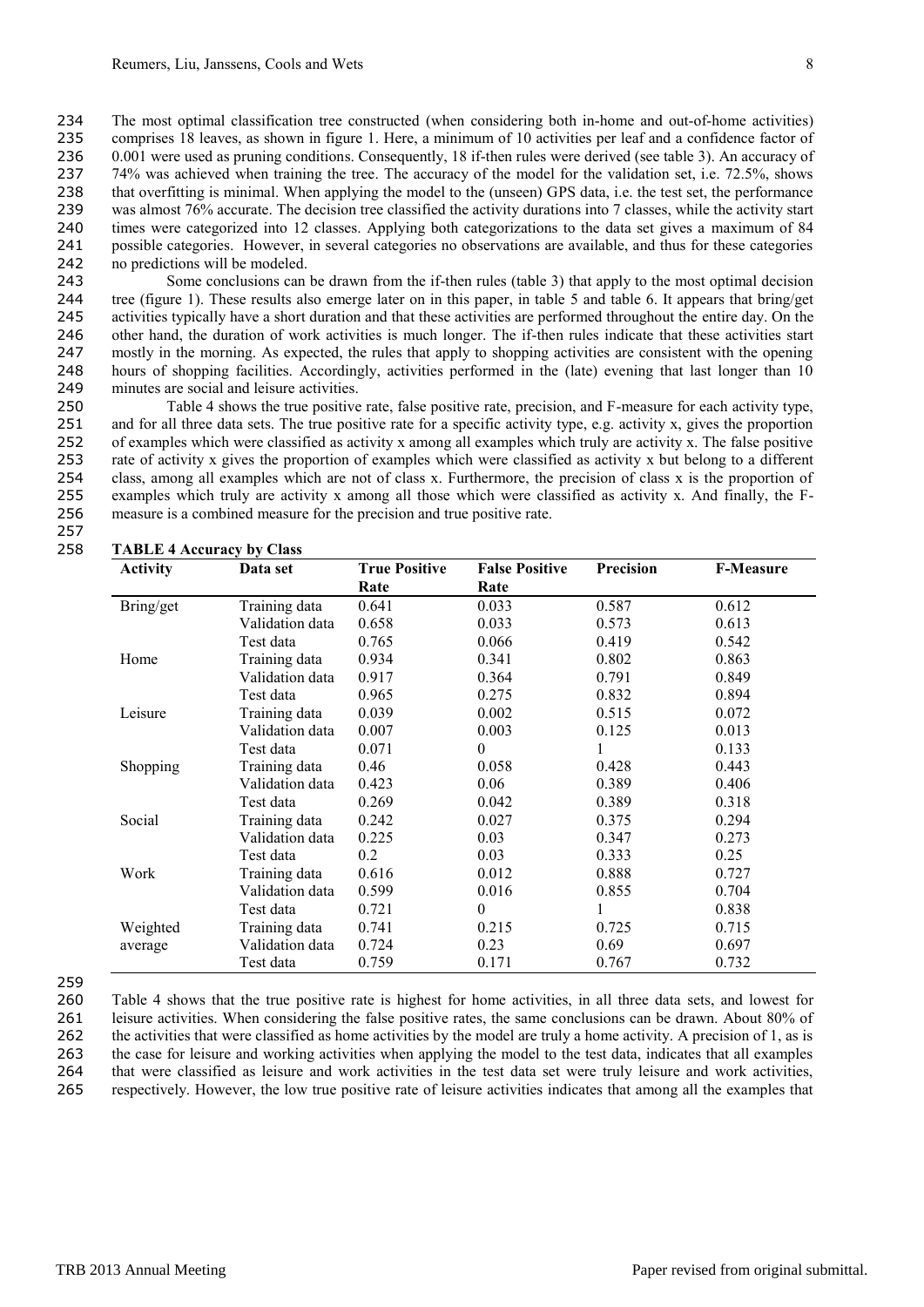truly are leisure activities, only 7.1% was classified as a leisure activity. The remaining 92.9% of leisure activities in the test data were wrongly classified as a different activity. On the other hand, among all examples which are not leisure activities, there were no examples classified as a leisure activity. The model performed better for work activities, since 72.1% of the work activities in the test set were classified as a work activity, and only 27.9% of work activities were classified as another activity.

 Based on the decision tree, probability matrices were constructed. For each class of activity start time and activity duration, the probability of conducting the six different activities is predicted. The resulting probabilities, when considering the most optimal classification tree, are shown in table 5. From this probability matrix, a point prediction (majority) matrix was extracted using the highest probabilities per class (see table 6).

### 275

### 276 **TABLE 5 Probability Matrix**

|                       | <b>Activity Duration</b> |               |               |            |            |            |         |
|-----------------------|--------------------------|---------------|---------------|------------|------------|------------|---------|
| <b>Activity Start</b> | $\leq$ 10                | $\leq$ 35 min | $\leq$ 50 min | $\leq$ 125 | $\leq$ 210 | $\leq$ 865 | > 865   |
| <b>Time</b>           | min                      |               |               | min        | min        | min        | min     |
| $\leq$ = 2:30 AM      |                          |               |               |            |            |            |         |
| - Home                | 0.7000                   | 0.9167        | 1.0           | 0.9706     | 0.9        | 0.9986     | 0.9971  |
| - Work                | 0.0                      | 0.0           | 0.0           | 0.0        | 0.0        | 0.0        | $0.0\,$ |
| - Bring/get           | 0.3000                   | 0.0           | 0.0           | 0.0        | 0.0        | 0.0        | 0.0     |
| - Leisure             | 0.0                      | 0.0833        | 0.0           | 0.0        | 0.0        | 0.0009     | 0.0     |
| - Shopping            | 0.0                      | 0.0           | 0.0           | 0.0        | $0.0\,$    | 0.0        | 0.0     |
| - Social              | 0.0                      | 0.0           | 0.0           | 0.0294     | 0.1        | 0.0005     | 0.0029  |
| $\leq$ = 7:45 AM      |                          |               |               |            |            |            |         |
| - Home                | 0.0286                   | 0.3750        | 0.5000        | 0.3125     | 0.4000     | 0.0849     | 0.8571  |
| - Work                | 0.0                      | 0.2500        | 0.2500        | 0.5000     | 0.4000     | 0.8962     | 0.1429  |
| - Bring/get           | 0.7143                   | 0.0           | 0.0           | 0.0        | 0.0667     | 0.0        | 0.0     |
| - Leisure             | 0.0                      | 0.1250        | 0.0           | 0.0        | 0.0667     | 0.0189     | 0.0     |
| - Shopping            | 0.2571                   | 0.0           | 0.0           | 0.0625     | 0.0        | 0.0        | 0.0     |
| - Social              | 0.0                      | 0.2500        | 0.2500        | 0.1250     | 0.0667     | 0.0        | 0.0     |
| $\leq$ = 9:30 AM      |                          |               |               |            |            |            |         |
| - Home                | 0.0240                   | 0.1392        | 0.3667        | 0.2738     | 0.2899     | 0.0660     | 0.9655  |
| - Work                | 0.0180                   | 0.1139        | 0.0333        | 0.2976     | 0.4889     | 0.8854     | 0.0345  |
| - Bring/get           | 0.7485                   | 0.2532        | 0.1000        | 0.0238     | 0.0111     | 0.0104     | 0.0     |
| - Leisure             | 0.006                    | 0.0127        | 0.0667        | 0.1548     | 0.1111     | 0.2260     | 0.0     |
| - Shopping            | 0.2036                   | 0.4684        | 0.3000        | 0.1905     | 0.0556     | 0.0017     | 0.0     |
| - Social              | 0.0                      | 0.0127        | 0.1333        | 0.0595     | 0.0444     | 0.0139     | 0.0     |
| $\leq$ = 5:45 PM      |                          |               |               |            |            |            |         |
| - Home                | 0.0854                   | 0.1616        | 0.1872        | 0.3220     | 0.4211     | 0.7306     | n.a.    |
| - Work                | 0.0122                   | 0.0585        | 0.0296        | 0.1119     | 0.1704     | 0.1145     | n.a.    |
| - Bring/get           | 0.4695                   | 0.2061        | 0.0640        | 0.0424     | 0.0175     | 0.0016     | n.a.    |
| - Leisure             | 0.0213                   | 0.0539        | 0.0936        | 0.1271     | 0.1378     | 0.0685     | n.a.    |
| - Shopping            | 0.3689                   | 0.4496        | 0.4335        | 0.1831     | 0.0927     | 0.0234     | n.a.    |
| - Social              | 0.0427                   | 0.0703        | 0.1921        | 0.2136     | 0.1604     | 0.0613     | n.a.    |
| $\leq$ = 6:45 PM      |                          |               |               |            |            |            |         |
| - Home                | 0.1190                   | 0.2632        | 0.4783        | 0.4058     | 0.1765     | 0.9563     | n.a.    |
| - Work                | 0.0238                   | 0.0789        | 0.0           | 0.0290     | 0.0294     | 0.0040     | n.a.    |
| - Bring/get           | 0.6429                   | 0.2895        | 0.1739        | 0.0580     | 0.0        | 0.0        | n.a.    |
| - Leisure             | 0.0                      | 0.0526        | 0.0435        | 0.1159     | 0.3824     | 0.0159     | n.a.    |
| - Shopping            | 0.1905                   | 0.2895        | 0.0870        | 0.0435     | 0.0294     | 0.0        | n.a.    |
| - Social              | 0.0238                   | 0.0263        | 0.2174        | 0.3478     | 0.3824     | 0.0238     | n.a.    |
| $\leq$ = 7:15 PM      |                          |               |               |            |            |            |         |
| - Home                | 0.1250                   | 0.0625        | 0.4615        | 0.1143     | 0.1000     | 0.9341     | n.a.    |
| - Work                | 0.0625                   | 0.0625        | 0.0769        | 0.0        | 0.0        | 0.0        | n.a.    |
| - Bring/get           | 0.5625                   | 0.1875        | 0.0           | 0.0857     | 0.0        | 0.0        | n.a.    |
| - Leisure             | 0.0                      | 0.0625        | 0.0769        | 0.2857     | 0.4000     | 0.0220     | n.a.    |
| - Shopping            | 0.1875                   | 0.1875        | 0.0           | 0.1714     | 0.0        | 0.0        | n.a.    |
|                       |                          |               |               |            |            |            |         |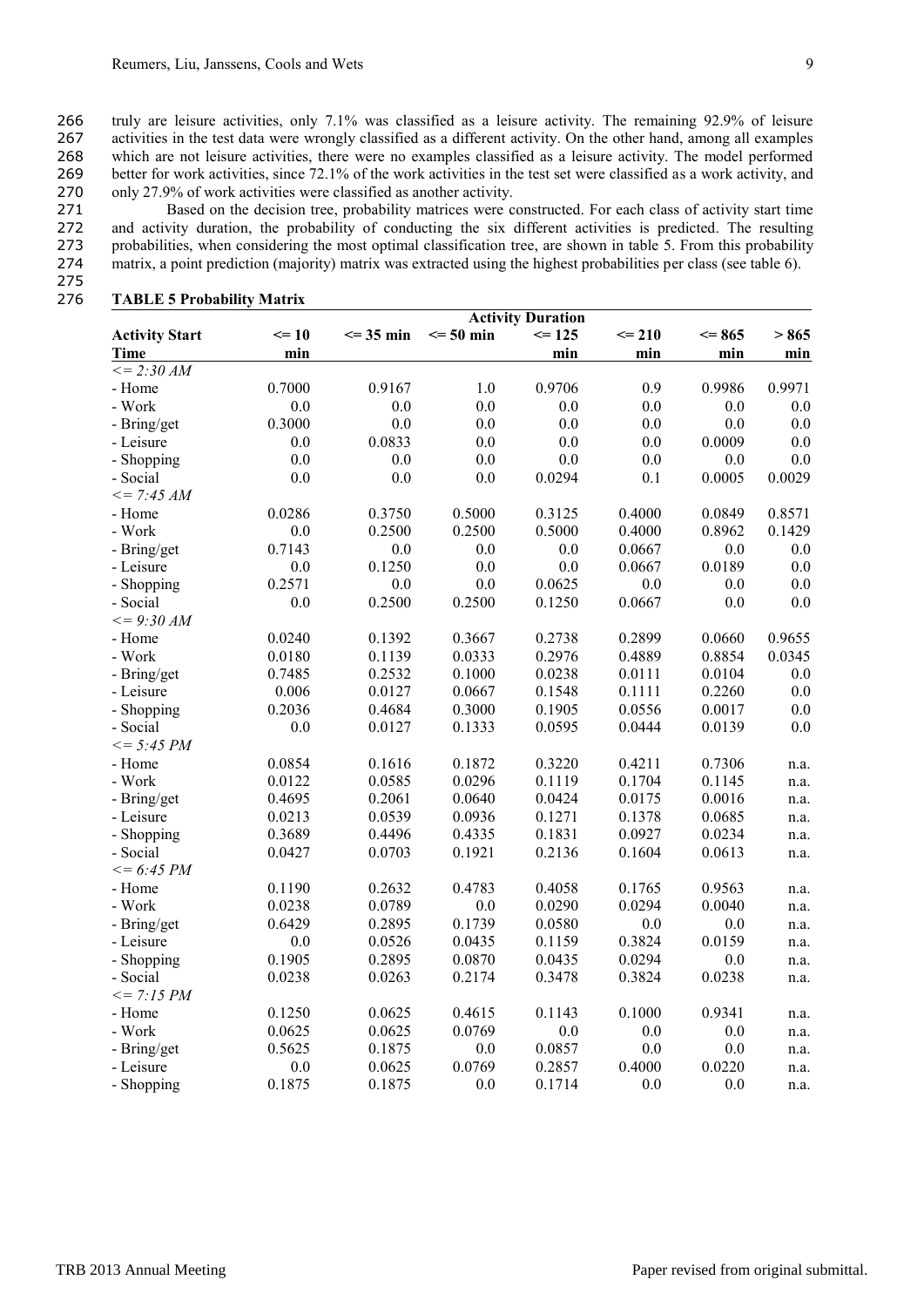| - Social          | 0.0625 | 0.4375  | 0.3846 | 0.3429 | 0.5000 | 0.0440  | n.a. |
|-------------------|--------|---------|--------|--------|--------|---------|------|
| $\leq$ = 8:30 PM  |        |         |        |        |        |         |      |
| - Home            | 0.2174 | 0.3571  | 0.3125 | 0.0741 | 0.1389 | 0.9568  | n.a. |
| - Work            | 0.0    | 0.1429  | 0.1250 | 0.0741 | 0.0278 | 0.0     | n.a. |
| - Bring/get       | 0.6957 | 0.2143  | 0.0625 | 0.0556 | 0.0    | $0.0\,$ | n.a. |
| - Leisure         | 0.0    | 0.0357  | 0.0625 | 0.3519 | 0.4444 | 0.0247  | n.a. |
| - Shopping        | 0.0435 | 0.0714  | 0.1875 | 0.0    | 0.0    | $0.0\,$ | n.a. |
| - Social          | 0.0435 | 0.1786  | 0.2500 | 0.4444 | 0.3889 | 0.0185  | n.a. |
| $\leq$ = 8:55 PM  |        |         |        |        |        |         |      |
| - Home            | 0.0    | 0.5000  | 0.5000 | 0.1429 | 0.8913 | n.a.    | n.a. |
| - Work            | 0.2000 | 0.0     | 0.0    | 0.0    | 0.0    | n.a.    | n.a. |
| - Bring/get       | 0.6000 | 0.5000  | 0.0    | 0.0    | 0.0    | n.a.    | n.a. |
| - Leisure         | 0.0    | $0.0\,$ | 0.0    | 0.5714 | 0.0217 | n.a.    | n.a. |
| - Shopping        | 0.2000 | $0.0\,$ | 0.5000 | 0.0    | 0.0    | n.a.    | n.a. |
| - Social          | 0.0    | 0.0     | 0.0    | 0.2857 | 0.0870 | n.a.    | n.a. |
| $\leq$ = 9:50 PM  |        |         |        |        |        |         |      |
| - Home            | 0.0    | 0.0     | 0.0    | 0.0    | 0.9911 | n.a.    | n.a. |
| - Work            | 0.0    | $0.0\,$ | 0.0    | 0.0    | 0.0    | n.a.    | n.a. |
| - Bring/get       | 0.8571 | 0.3333  | 0.5000 | 0.1000 | 0.0    | n.a.    | n.a. |
| - Leisure         | 0.0    | 0.6667  | 0.5000 | 0.6000 | 0.0089 | n.a.    | n.a. |
| - Shopping        | 0.1429 | 0.0     | 0.0    | 0.0    | 0.0    | n.a.    | n.a. |
| - Social          | 0.0    | $0.0\,$ | 0.0    | 0.3000 | 0.0    | n.a.    | n.a. |
| $\leq$ = 11:15 PM |        |         |        |        |        |         |      |
| - Home            | 0.0    | 0.0     | 1.0    | 1.0    | n.a.   | n.a.    | n.a. |
| - Work            | 0.0    | 0.0     | 0.0    | 0.0    | n.a.   | n.a.    | n.a. |
| - Bring/get       | 1.0    | 0.3333  | 0.0    | 0.0    | n.a.   | n.a.    | n.a. |
| - Leisure         | 0.0    | 0.4444  | 0.0    | 0.0    | n.a.   | n.a.    | n.a. |
| - Shopping        | 0.0    | 0.0     | 0.0    | 0.0    | n.a.   | n.a.    | n.a. |
| - Social          | 0.0    | 0.2222  | 0.0    | 0.0    | n.a.   | n.a.    | n.a. |
| $\leq$ = 11:20 PM |        |         |        |        |        |         |      |
| - Home            | n.a.   | n.a.    | 1.0    | n.a.   | n.a.   | n.a.    | n.a. |
| - Work            | n.a.   | n.a.    | 0.0    | n.a.   | n.a.   | n.a.    | n.a. |
| - Bring/get       | n.a.   | n.a.    | 0.0    | n.a.   | n.a.   | n.a.    | n.a. |
| - Leisure         | n.a.   | n.a.    | 0.0    | n.a.   | n.a.   | n.a.    | n.a. |
| - Shopping        | n.a.   | n.a.    | 0.0    | n.a.   | n.a.   | n.a.    | n.a. |
| - Social          | n.a.   | n.a.    | 0.0    | n.a.   | n.a.   | n.a.    | n.a. |
| > 11:20 PM        |        |         |        |        |        |         |      |
| - Home            | 1.0    | 1.0     | n.a.   | n.a.   | n.a.   | n.a.    | n.a. |
| - Work            | 0.0    | 0.0     | n.a.   | n.a.   | n.a.   | n.a.    | n.a. |
| - Bring/get       | 0.0    | 0.0     | n.a.   | n.a.   | n.a.   | n.a.    | n.a. |
| - Leisure         | 0.0    | 0.0     | n.a.   | n.a.   | n.a.   | n.a.    | n.a. |
| - Shopping        | 0.0    | 0.0     | n.a.   | n.a.   | n.a.   | n.a.    | n.a. |
| - Social          | 0.0    | 0.0     | n.a.   | n.a.   | n.a.   | n.a.    | n.a. |

277 n.a. not available because there is no input data for these classes

279 Table 6 should be interpreted as follows: e.g. if an activity is started at 2:30 AM or earlier and that activity has a 280 duration of 10 minutes or less, than there's a 70% chance that this is a home activity and a 30% chance that it 281 reflects a bring/get activity.

 Finally, table 7 shows the majority rules. Here it is clearly shown that activities performed around midnight (i.e. after 11:16 PM but before 2:31 AM) are typically home activities. The same can be said for activity durations of more than 865 minutes. The asterisks in table 7 show for which predictions only weak probabilities were obtained, indicating the significance of the predictions.

286

287

288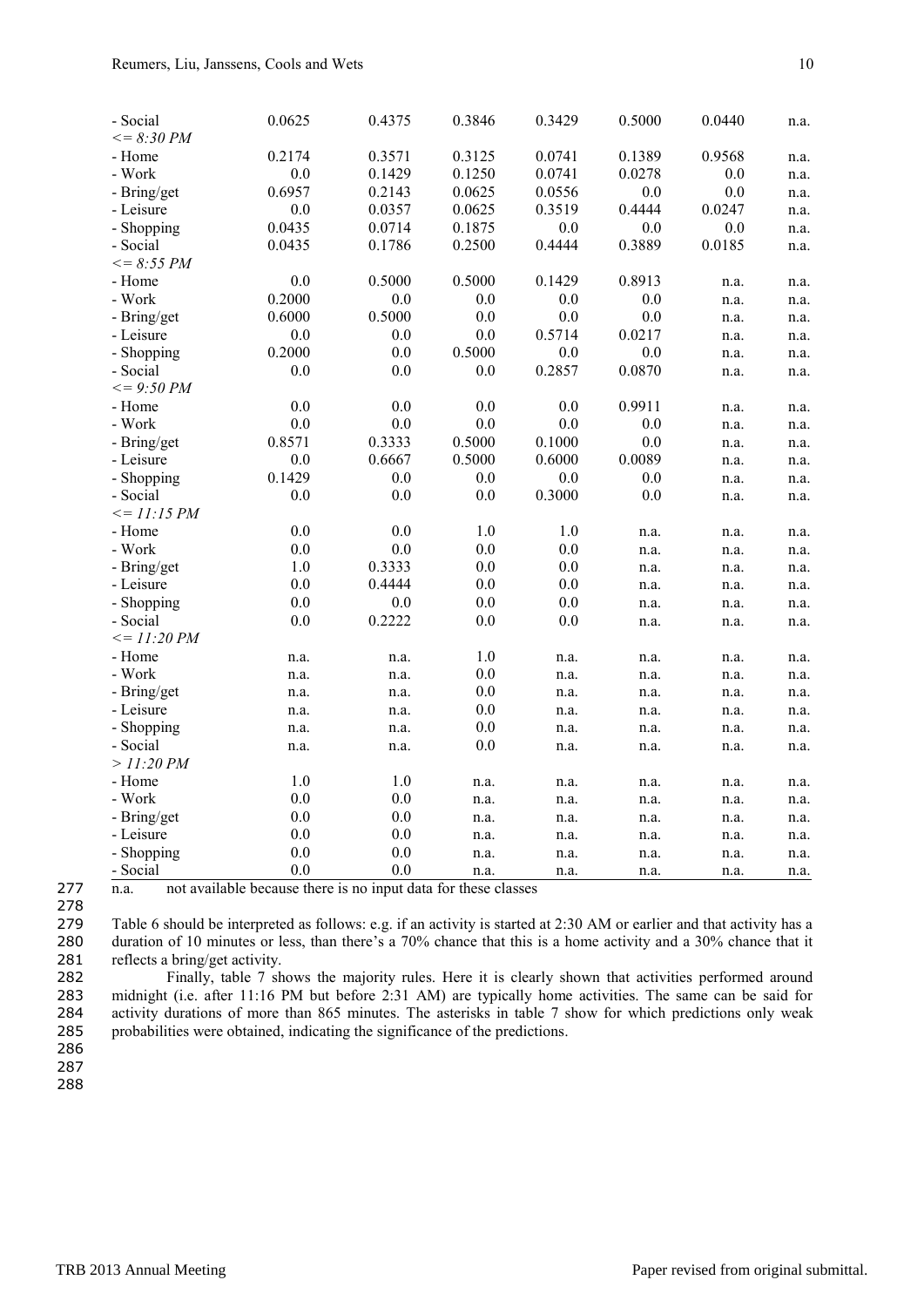### 289 **TABLE 6 Majority Matrix**

|                       |            |               |               | <b>Activity Duration</b> |            |            |            |
|-----------------------|------------|---------------|---------------|--------------------------|------------|------------|------------|
| <b>Activity Start</b> | $\leq 10$  | $\leq$ 35 min | $\leq$ 50 min | $\leq$ 125               | $\leq$ 210 | $\leq$ 865 | $>865$ min |
| Time                  | min        |               |               | min                      | min        | min        |            |
| $\leq$ 2:30 AM        | Home       | Home          | Home          | Home                     | Home       | Home       | Home       |
| $\le$ 7:45 AM         | Bring/get  | Home*         | Home          | Work                     | Home or    | Work       | Home       |
|                       |            |               |               |                          | Work*      |            |            |
| $\leq$ 9:30 AM        | Bring/get  | Shopping*     | Home*         | Work**                   | Work*      | Work       | Home       |
| $\le$ 5:45 PM         | Bring/get* | Shopping*     | Shopping*     | Home*                    | Home*      | Home       | n.a.       |
| $\leq$ 6:45 PM        | Bring/get  | Shopping or   | Home*         | Home*                    | Leisure or | Home       | n.a.       |
|                       |            | Bring/get**   |               |                          | Social*    |            |            |
| $\le$ 7:15 PM         | Bring/get  | Social*       | Home*         | Social*                  | Social     | Home       | n.a.       |
| $\leq$ 8:30 PM        | Bring/get  | Home*         | Home*         | Social*                  | Leisure*   | Home       | n.a.       |
| $\leq$ 8:55 PM        | Bring/get  | Home or       | Home or       | Leisure                  | Home       | n.a.       | n.a.       |
|                       |            | Bring/get     | Shopping      |                          |            |            |            |
| $\leq$ 9:50 PM        | Bring/get  | Leisure       | Bring/get     | Leisure                  | Home       | n.a.       | n.a.       |
|                       |            |               | or Leisure    |                          |            |            |            |
| $\leq$ 11:15 PM       | Bring/get  | Leisure*      | Home          | Home                     | n.a.       | n.a.       | n.a.       |
| $\leq$ 11:20 PM       | n.a.       | n.a.          | Home          | n.a.                     | n.a.       | n.a.       | n.a.       |
| $>11:20$ PM           | Home       | Home          | n.a.          | n.a.                     | n.a.       | n.a.       | n.a.       |

290 n.a. not available because there is no input data for these classes

291 \* weak prediction probability (less than 50%)

292 \*\* weakest prediction probability (i.e. a majority probability of 29,2%)

# 293

# 294

#### 295 **4 DISCUSSION AND CONCLUSION** 296

 In this paper, a simple and efficient method to annotate (large amounts of) GPS data is presented. The models constructed in this paper indicate the importance of time information in the semantic enrichment process. This paper shows that even when only the temporal dimension of travel diary data is used, reliable and meaningful heuristics can be derived from these diary data. 18 binary if-then rules are presented. Moreover, the high accuracy obtained, by applying the heuristics on independent real-world data (i.e. almost 76%), underlines that the presented heuristics are not data dependent and can be applied to annotate a broad range of GPS data.

 This study presents a straightforward and readily implemented algorithm. Consequently, the results are 304 relevant for the ongoing development of the next generation of activity-based travel demand models in a cost-<br>305 efficient manner. The contribution of this study towards future data collection is promising in that it efficient manner. The contribution of this study towards future data collection is promising in that it enables researchers to directly and automatically infer activities from activity start time and activity duration information obtained from GPS data, without any other additional information. After all, the increasing pervasiveness of location-acquisition technologies, such as GPS, is leading to large collections of spatio-temporal data sets. In addition to the substantial reduction of future data collection efforts for researchers, the results of this study also reduce the associated respondents' burden of large and demanding diary surveys. Furthermore, the use of the if- then rules, combined with technological improvements in the field of GPS devices, can have the potential of increased data accuracy. The results of this research are able to enhance activity-based models, thus resulting in a cost-efficient implementation of sustainable policy measures in traffic and transportation policy and effectively predicting future mobility policy. This research may also contribute in understanding the mental processes individuals go through when making certain traffic related decisions, mainly with respect to activity start times and activity durations. In fact, mobility management requires a thorough knowledge and understanding of individual decision processes.

 Even though an accuracy of 76% was achieved, this method seems to neglect some of the diversity of the activity type, their time of day and duration. After all, the method depends on identifying typical daily activity patterns based on time of day patterns. The sample is disproportionally made up of the different activity types, therefore possibly inflating the overall accuracy number and masking some inaccurate classifications of social and leisure trips. This implies that the model predicts a more homogeneous set of patterns than a diary- based survey would. Hence, more work is needed to address this issue and to achieve the level of accuracy that is required for this approach to become mainstream.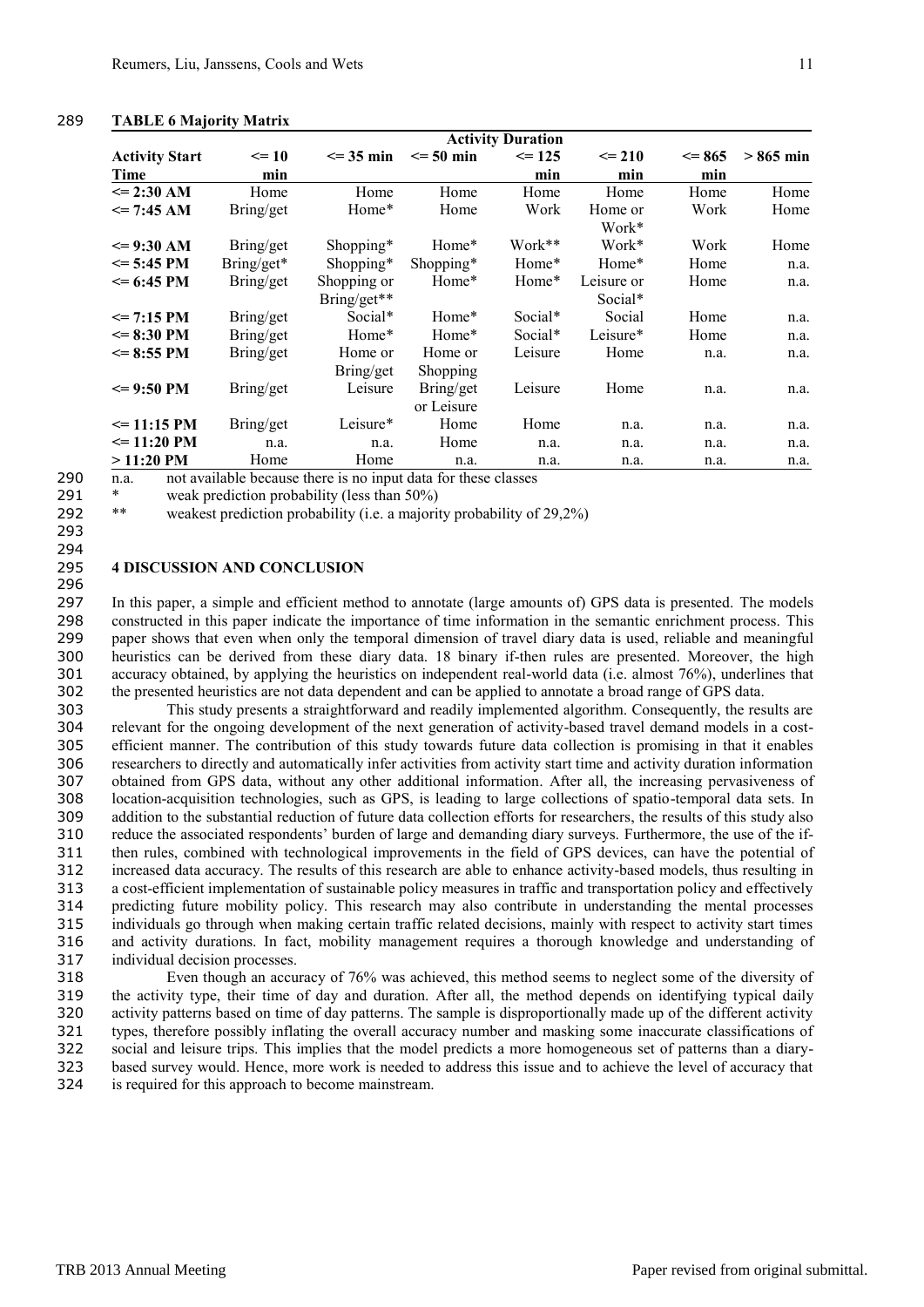Using these models (and further improvements from future research) will enrich GPS logs with diary variables, which enables researches to exclusively use GPS data collection devices. This research contributes to the current scientific state-of-the-art in activity and travel behavior analysis and modeling research, with the goal to apply the results of this study to tens of millions of individual agents. Since the conclusions are solely based on a pure time annotation, future research efforts should extend this concept e.g. by using location information from land use databases, sequential information, or socio-economic data that was obtained in the diary survey, to decide whether a pure time annotation is sufficient to derive meaningful decision rules or to improve the weak predictions from this study. Furthermore, future research efforts should compare these results with the results from several different classifiers and other machine learning techniques.

 Because of the large deviation in time registration between both data sources, the research methodology should also be applied to other, unrelated data sets, to eliminate additional data biases and overfitting. However, finding more consistent data will be a challenge, since this is a typical travel data problem.

# **5 REFERENCES**

 

- (1) TRB Committee on Travel Survey Methods. *The On-line Travel Survey Manual: A Dynamic Document for Transportation Professionals*. Provided by the Members and Friends of the Transportation Research Board's Travel Survey Methods Committee (ABJ40), Washington, D.C., 2009. http://www.travelsurveymanual.org/. Accessed August 1, 2012.
- (2) Sun, A., S. Sööt, L. Yang, and E. Christopher. Household travel survey nonresponse estimates: The Chicago experience. In *Transportation Research Record: Journal of the Transportation Research Record*, No. 1493, Transportation Research Board of the National Academies, Washington, D.C., 1995, pp. 170-178.
- (3) Wolf, J. L., R. Guensler, and W. H. Bachman. Elimination of the travel diary: an experiment to derive trip purpose from GPS travel data. In *Transportation Research Record: Journal of the Transportation Research Board,* No. 1768, Transportation Research Board of the National Academies, Washington, D.C., 2001, pp. 125-134.
- (4) Wolf, J., M. Oliveira, and M. Thompson. Impact of Underreporting on Mileage and Travel Time Estimates: Results from Global Positioning System-Enhanced Household Travel Survey. In *Transportation Research Record: Journal of the Transportation Research Board,* No. 1854, Transportation Research Board of the National Academies, Washington, D.C., 2003, pp. 189-198.
- (5) Asakura, Y., and E. Hato. Tracking Individual Travel Behaviour using Mobile Phones: Recent Technological Development. In R. Kitamura, T. Yoshii, and T. Yamamoto (eds.). *The Expanding Sphere of Travel Behaviour Research: Selected Papers from the 11th International Conference on Travel Behaviour Research*. Emerald, Bingley, UK, 2008, pp. 207-223.
- (6) Bullock, P. J., P. R. Stopher, and F. N. F. Horst. Conducting a GPS survey with time-use diary. In 367 *Proceedings of the 82<sup>nd</sup> Annual Meeting of the Transportation Research Board, CD-ROM. Transportation Research Board of the National Academies,* Washington, D.C., 2003
- (7) Pendyala, R. M.. Collection and analysis of GPS-based travel data for understanding and modeling activity-travel patterns in time and space. University of South Florida, Tampa, FL, undated.
- (8) Kochan, B., T. Bellemans, D. Janssens, G. Wets, and H. Timmermans. Assessment of the quality of location data obtained by the GPS-enabled PARROTS survey tool. *Social Positioning Method 2008*, Tartu, Estoni.
- (9) Cools, M., E. Moons, T. Bellemans, D. Janssens, and G. Wets (2009). Surveying activity-travel behavior in Flanders: Assessing the impact of the survey design. In C. Macharis, and L. Turcksin (eds.),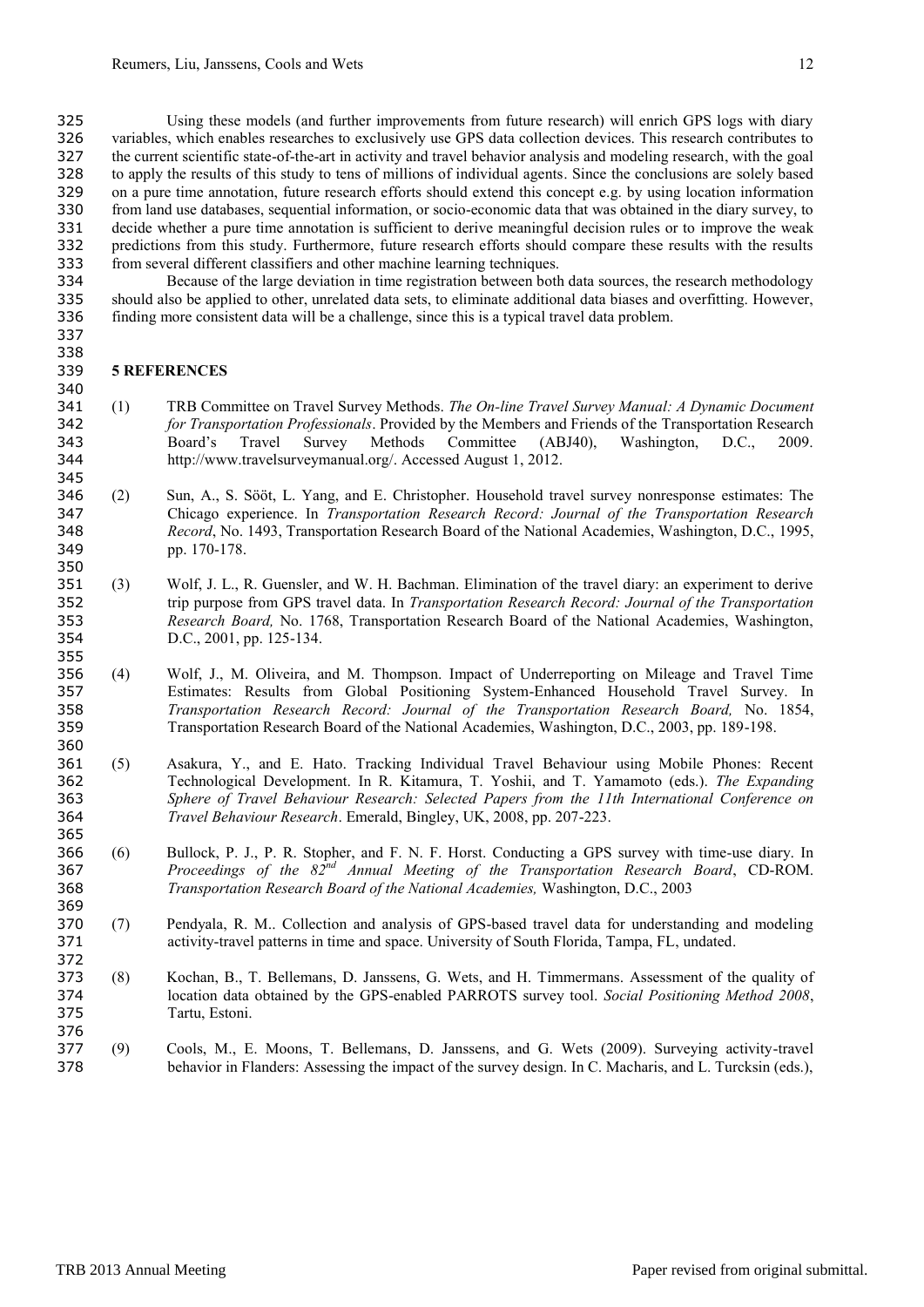*Proceedings of the BIVEC-GIBET Transport Research Day 2009, Part II*, VUBPress, Brussels, pp. 727-741.

- (10) Wolf, J., S. Schönfelder, U. Samaga, M. Oliveira, and K. W. Axhausen. Eighty Weeks of Global Positioning System Traces: Approaches to Enriching Trip Information. In *Transportation Research Record: Journal of the Transportation Research Board,* No. 1870, Transportation Research Board of the National Academies, Washington, D.C., 2004, pp. 46-54.
- (11) Batelle Transportation Division. Lexington Area Travel Data Collection Test Final Report. Prepared for *Federal Highway Administration,* Washington, D.C., 1997.
- (12) Oliveira, M., P. Troped, J. Wolf, C. Matthews, E. Cromley, and S. Melly. Mode and Activity 390 Identification Using GPS and Accelerometer Data. In *Proceedings of the 85<sup>th</sup> Annual Meeting of the Transportation Research Board.* CD-ROM. Transportation Research Board of the National Academies, Washington, D.C., 2006.
- (13) Pearson, D. Global Positioning System (GPS) and Travel Surveys: Results from the 1997 Austing Household Survey. *Proceedings of the 8 th Conference on the Application of Transportation Planning Methods*, Texas, 2001.
- (14) Wolf, J. Using GPS Data Loggers to Replace Travel Diaries in the Collection of Travel Data. Thesis, Georgia Institute of Technology, Atlanta, 2000.
- (15) Deng, Z., and M. Ji. Deriving Rules for Trip Purpose Identification from GPS Travel Survey Data and Land Use Data: A Machine Learning Approach. *Traffic and Transportation Studies 2010,* pp. 768-777.
- (16) Stopher, P., E. Clifford, J. Zhang, and C. FitzGerald. Deducing Mode and Purpose from GPS Data. *Proceedings of the Transportation Planning Applications Conference of the Transportation Research Board*, Florida, 2007.
- (17) McGowen, P. Predicting Activity Types from GPS and GIS data. Dissertation, University of California, Irvine, 2006.
- (18) Schuessler, N., and K. W. Axhausen. Identifying trips and activities and their characteristics from GPS raw data only*. Proceedings of the 8 th International Conference on Survey Methods in Transport*, Annecy, 2009.
- (19) Schuessler, N., and K. W. Axhausen. Processing Raw Data from Globel Positioning Systems Without Additional Information. In *Transportation Research Record: Journal of the Transportation Research Board,* No. 2105, Transportation Research Board of the National Academies, Washington, D.C., 2009, pp. 28-36.
- (20) Zheng, Y., Y. Chen, Q. Li, X. Xie, and W.-Y. Ma. Understanding Transportation Modes Based on GPS Data for Web Applications. *ACM Transactions on the Web*, Vol. 4, No. 1, 2010, pp. 1-36.
- (21) Drazin, S., and M. Montag. Decision Tree Analysis using Weka Machine Learning Project II. University of Miami, undated, pp. 1-3.
- (22) Bellemans, T., B. Kochan, D. Janssens, G. Wets, and H. Timmermans. Field Evaluation of Personal Digital Assistant Enabled by Global Positioning System: Impact on Quality of Activity and Diary Data. In *Transportation Research Record: Journal of the Transportation Research Board,* No. 2049, Transportation Research Board of the National Academies, Washington, D.C., 2008, pp. 136-143.
- (23) Wets, G., K. Vanhoof, T. Arentze, and H. Timmermans. Identifying Decision Structures Underlying Activity Patterns: Exploration of Data Mining Algorithms. In *Transportation Research Record:*